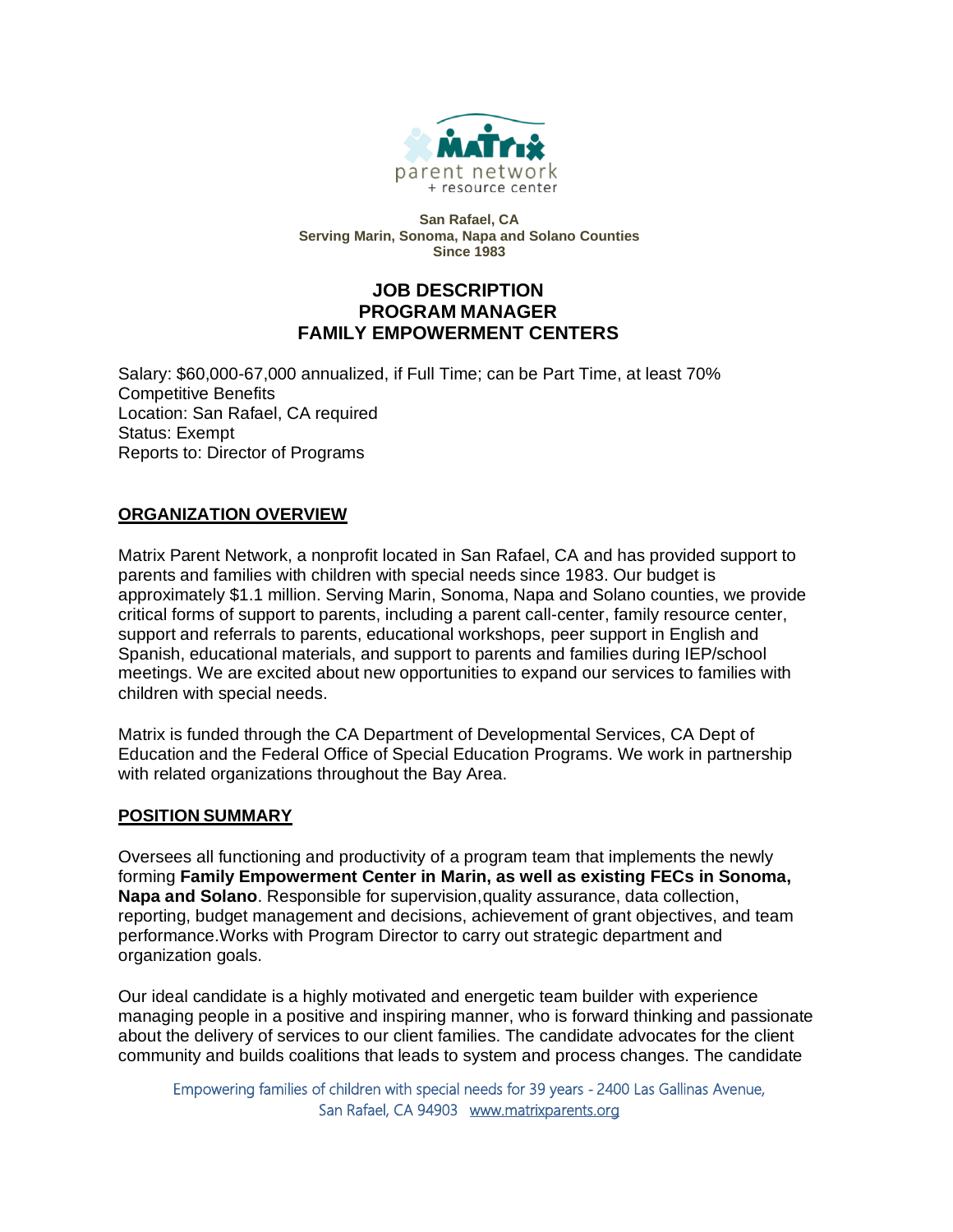has demonstrated knowledge and experience with related service systems and possesses an understanding of the parents' perspective of disabilities issues.

#### **SPECIFIC RESPONSIBILITIES**

**Staff Supervision:** Supervise, train and evaluate the performance of staff and volunteers. Hire and train new staff as necessary for carrying out grant requirements. Typically requires 3-4 FTE Spanish and English speaking Parent Advisors who also have outreach duties.

**Community Outreach and Networking:** Ensures the community, including schools, nonprofit organizations and healthcare providers are aware of the FEC services. Builds and maintains important relationships in the county, and regularly attends related professional meetings, events, community fairs and festivals to promote the program.

**Quality Assurance:** Ensures that the highest quality of service is delivered to families and professionals through direct service, staff and volunteers. Identifies and implements new strategies and technologies to improve program services. Identifies staff training needs and opportunities to maintain high quality staff. Responsible for ensuring the team has appropriate equipment to perform job duties. Maintains confidentialityof all client related services.

**Fiscal Management/Additional Resources:** Assists with departmental budget development and remain within budgetary guidelines. Completes all budgetary reporting requirements needed by Director of Finance and adhere to all timelines for all assigned grants or projects. Provides information as needed to the development team in the acquisition of new and ongoing funding sources as requested.

**Information Management/Reporting:** Responsible for timely collection and summary of all program data, reporting and information management that may be required from the department for purposes of reporting to funders. Ensures responsible use of available technology and equipment, reducing risk to network operations.

**Program Performance:** Responsible for the accomplishment of all required program goals, objectives and timelines required by the government funded grants. Responsible for some direct service including the implementation of content-based workshops and individual consultations to families. In conjunction with Communications staff, responsible for ensuring all web-based information regarding the program and its activities, including brochures, program webpages and videos are of high quality and up to date. Oversees all department events and ensures quality of information delivered. Performs duties and attend meetings in person or virtually, on camera.

#### **Performs other duties as required.**

#### **QUALIFICATIONS AND SKILLS**

- Bachelor's degree in social work, health, education or comparable experience
- Minimum 3 years' experience working with families with special needs and/or

Empowering families of children with special needs for 39 years **-** 2400 Las Gallinas Avenue, San Rafael, CA 94903[www.matrixparents.org](http://www.matrixparents.org/)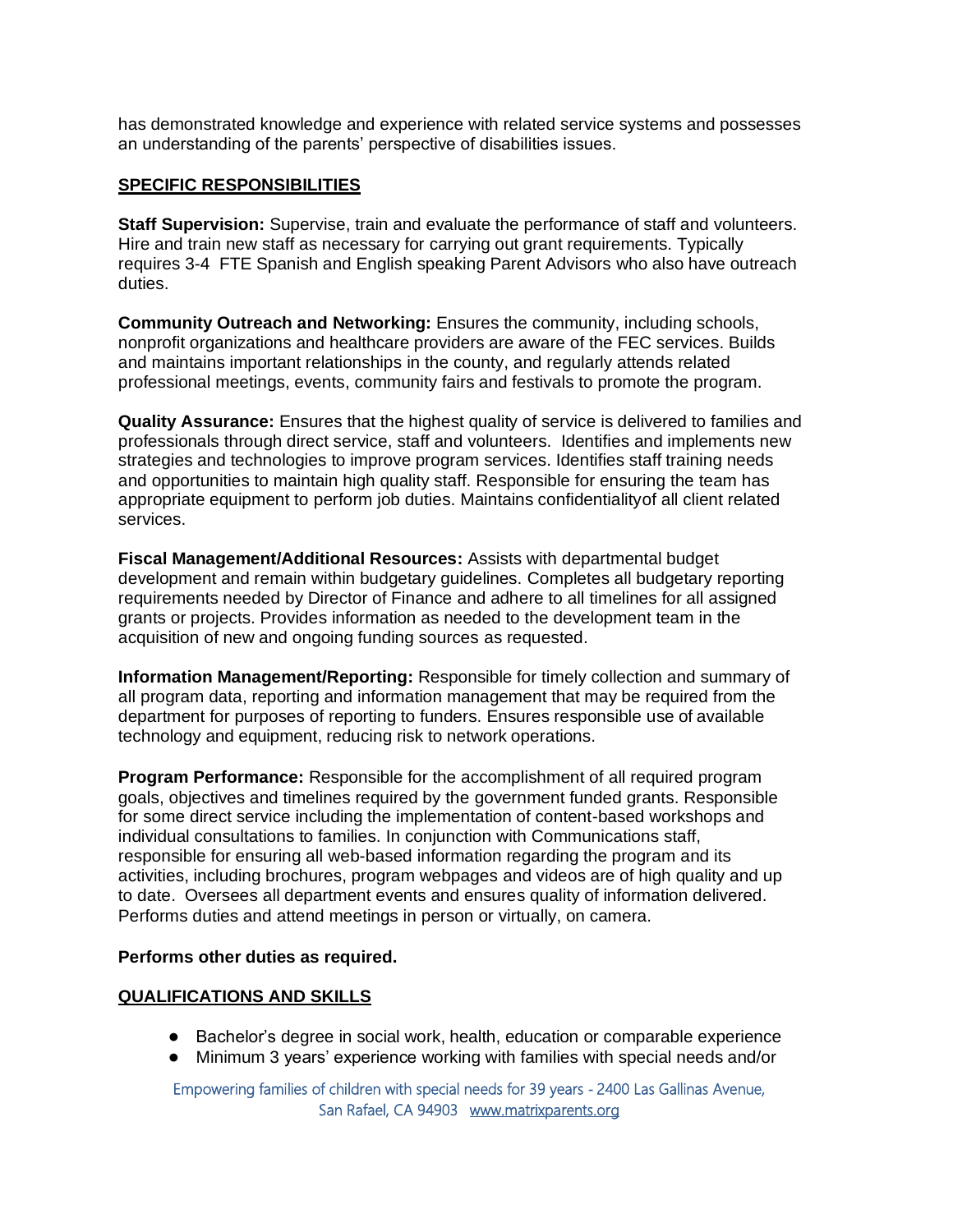special education; personal experience with disabilities preferred

- Bilingual English/Spanish a plus
- Ability to provide leadership and foster teamwork in work groups
- Strong public speaking skills and the ability to present Matrix material in a clear and concise manner
- Excellent written and oral communication skills
- Must be computer literate with proficiency using the internet, MS Office Programs (Power Point, Word, Excel), Sharepoint, Google Drive
- Strong interpersonal skills and ability to work effectively with families, staff, and professionals
- Strong organizational skills
- Ability to travel within the Bay Area
- Ability to perform duties from all Matrix locations
- Ability to work some evening and weekends

## **BENEFITS AND SALARY**

- Salary Range \$60,000 to \$67,000 if full-time, DOE
- Health/Medical Benefits
- Paid Vacation and Sick Leave
- Partial remote with some flexibility with schedule during business hours

### **EQUAL OPPORTUNITY EMPLOYER**

All qualified applicants will receive consideration for employment without regard to race, color, religion, sex, sexual orientation, gender identity, national origin or any other status protected by applicable laws or regulations.

### **PHYSICAL REQUIREMENTS**

Ability to sit for extended periods of time while using office equipment. Function in activities of walking, bending, squatting, reaching, and some lifting of supplies and materials. CDL required and car insurance. Mileage reimbursement available.

Rev 5/18/22